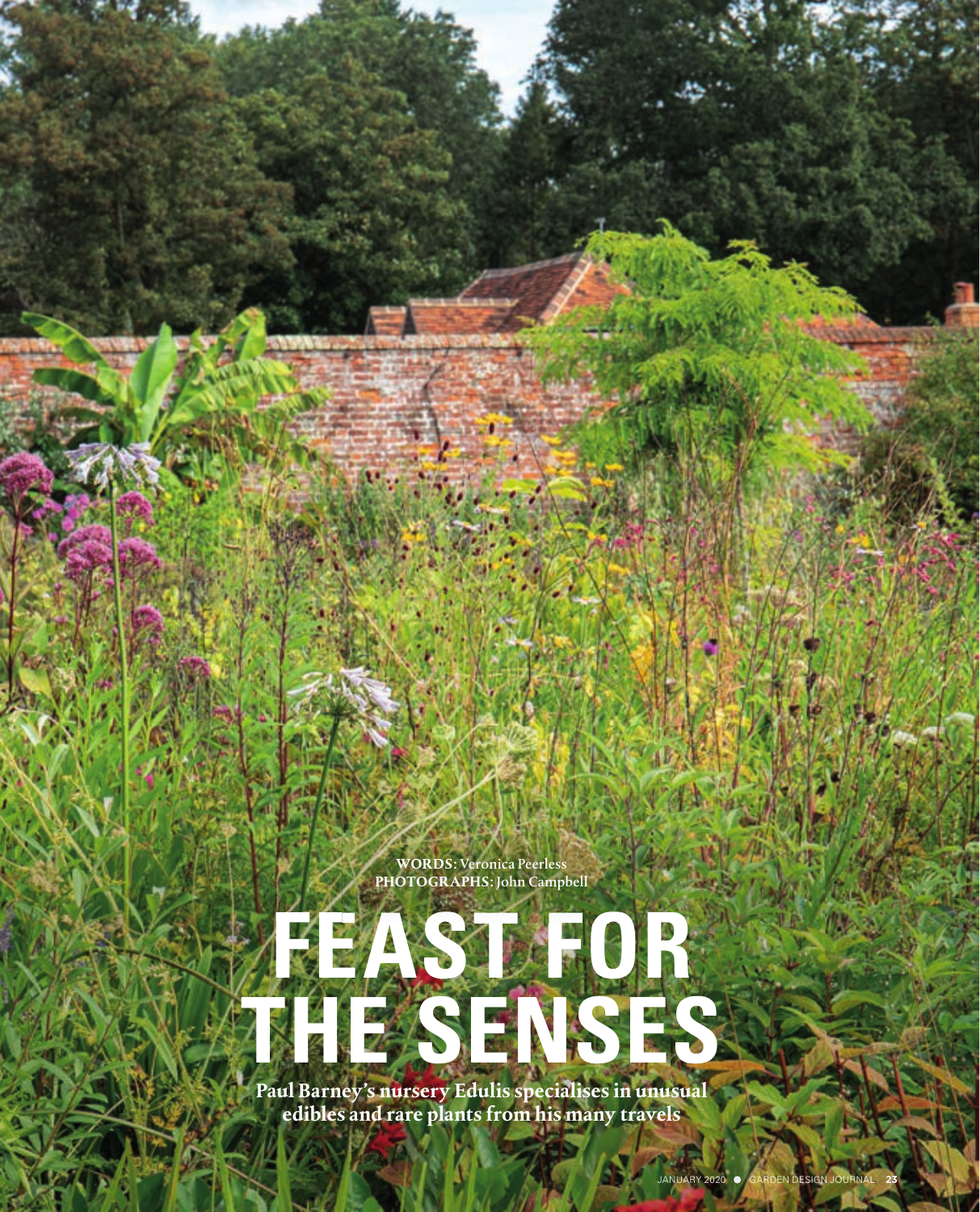



aul Barney is "very keen on finding<br>new things", which might explain<br>why he has always been ahead of the<br>horticultural curve. A yea grower from the new things", which might explain why he has always been ahead of the horticultural curve. A veg grower from the age of six, he has variously studied soil science, researched organic farming systems, sold unusual salad leaves to restaurants, planted forest gardens and grown ornamental grasses, long before they became fashionable. After a Masters in Landscape Design at Sheffield University, he set up Edulis Nursery in the early nineties, specialising in unusual edibles. The plants he helped to popularise – including Chilean guavas, Japanese wineberries and Szechuan peppers – could now almost be described as mainstream.

The nursery fitted in perfectly with his love of travel (Barney has plant hunted around the globe) and his belief in permaculture principles, but it took years to become financially viable. "Alan Sugar would have pooh-poohed the idea. It was inspirational, but I couldn't make it pay," he explains. In 1994, he survived the sinking of the MS Estonia ("which didn't help"), after which he took three years off, travelling widely.

Upon his return, he built up his unusual stock and trialled new plant discoveries, while the landscaping and design side of the business (including a large garden for the music producer Trevor Horn) paid the bills.





**2 Photo:** GAP Photos/Tim Gainey



"And I was able to trial plants in clients' gardens to see how they would fare in different soils."

## **On the rise**

Then came the financial crisis of 2008, which "kicked off the grow-your-own movement – it was quite amazing". The forest garden that Barney designed for the roof of the Reading International Solidarity Centre (RISC), which is still going strong today, helped to put him on the map. "No one had designed an edible roof garden before."

Nowadays, he sells his unusual edibles and rare plants at the nursery and rare plant fairs, and sells to garden designers direct or via Crocus and Hortus Loci. "People are looking for something different – a standout accent plant or an additional layer of edibility."

 $\rightarrow$ 

"THE PLANTS HE HELPED TO POPULARISE – INCLUDING CHILEAN GUAVAS, JAPANESE WINEBERRIES AND SZECHUAN PEPPERS – COULD NOW ALMOST BE DESCRIBED AS MAINSTREAM"

**PREVIOUS PAGE** The nursery is based in an old Victorian walled garden in Berkshire **LEFT** Paul Barney **RIGHT** 1. Magnolia vine, *Schisandra chinensis* 2. *Allium hookeri* 'Zorami' 3. *Aronia melanocarpa* 'Hugin' 4. Carrot fern, *Onychium japonicum* 5. *Cryptotaenia japonica* f. *atropurpurea* 6. *Rubus arcticus* 7. *Pachyphragma macrophyllum* 8. Chilean guava, *Ugni molinae* 'Villarica Strawberry' 9. Szechuan pepper, *Zanthoxylum simulans*

**Photo:** GAP Photos/Friedrich Strauss